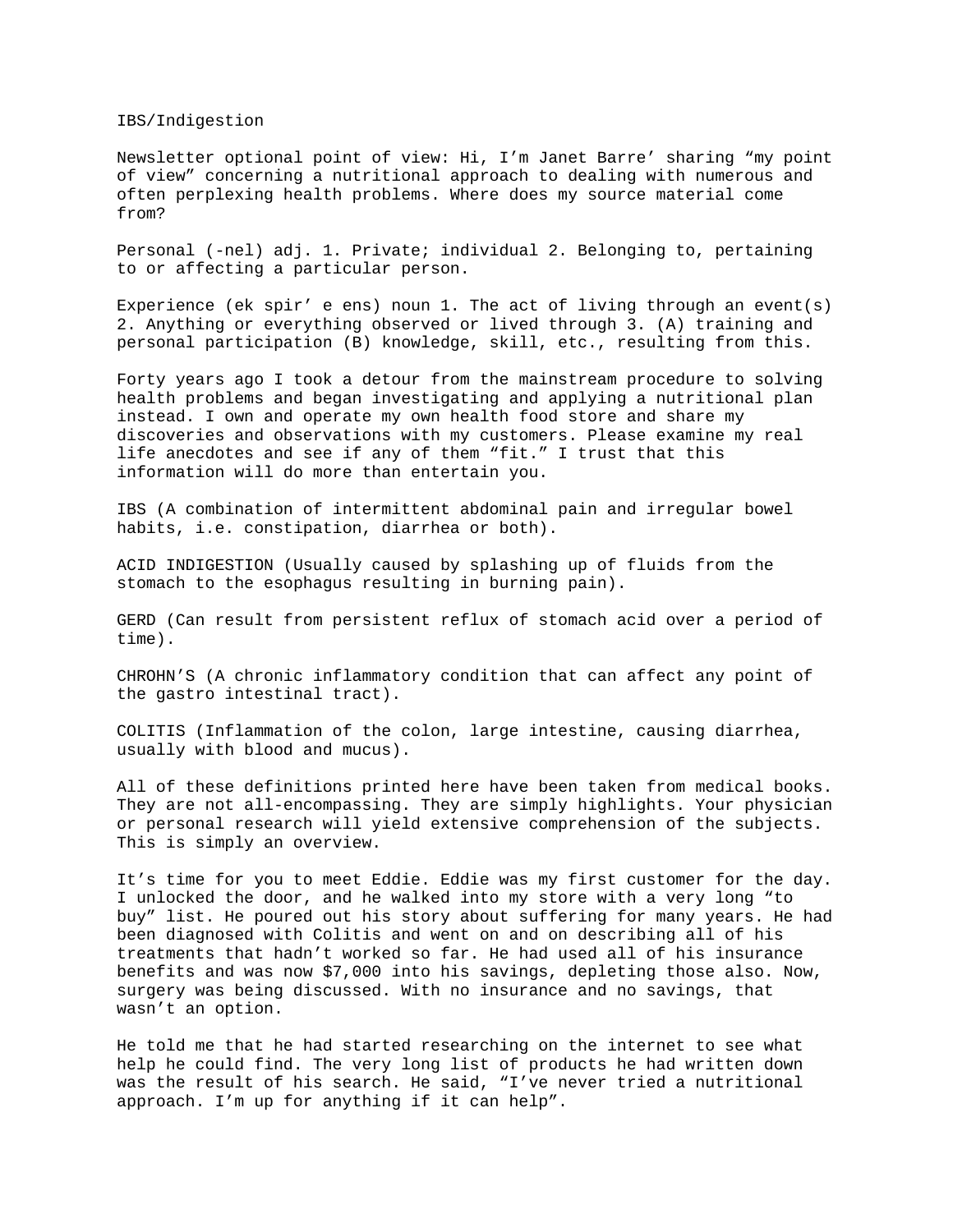His "special" problem? He had planned to move and get married but had canceled his plans. "I'm just too sick", he said. His list was very long and very expensive. I had all of the items, but I said, "Let's try something simple first. Let's try to soothe the digestive tract. Sometimes there's a simple solution to a long-standing problem". I gave him (no charge) a couple of things to just try for a few days. He came back smiling. You would have to have been there to "feel" his relief. Then I made a few more suggestions to help undo the damage. Did it help? Well...nothing works for everybody. However, EDDIE GOT MARRIED

Various difficulties with the digestive tract can cause a lot of similar symptoms, such as bloating, gas pain, constipation, allergies, inflammation, acidity, heartburn, weight loss, just to name a few Typical was Joanna, a young woman in her 30's. When she first came in her major complaint was Raynaud's. Her fingers were white from poor circulation. Could we help? A couple of suffestions proved useful, but didn't solve it. Next, her hair was turning white. Diagnosis? PREMATURE AGING Next? MENOPAUSAL SYMPTOMS. Diagnosis? PREMATURE MENOPAUSE More symptoms, more diagnoses, (BONE PROBLEMS, ANEMIA, ARTHRITIS ) New diagnostic determination? SCLERODERMA One turns to a rock and dies

Week after week, month after month, we kept trying things that would alleviate the "symptoms" for a while. I asked question after question trying to pinpoint the problem. Another mystery, her BREAST WAS HARDENING Then I asked the breakthrough question, "How is your digestive system?" She had never complained about that so the question wasn't high on my list. Now? It't one of the FIRST QUESTIONS I ask

Her answer? Oh, I've been taking a prescription of (a well-known antacid) for years. BINGO Some of the recorded, possible side affects of these drugs in the PDR book are a prevention of absorption of critical nutrients, anemia, breast enlargement in men, joint pain, also bone fractures, skin problems, just to name a few. It's always wise to do your homework if you're taking any drug OR nutritional supplement. Be your own detective Well I gave her the first two things I gave to Eddie. That was on the weekend. The following week she came in and literally danced around me. It's been all uphill since then. Her breast immediately went back to normal along with her hair, etc.

WE'RE ESPECIALLY THRILLED THAT SHE DIDN'T TURN INTO A ROCK AND DIE DANCING IS A MUCH BETTER OPTION

She's on the internet now talking with whoever wants help. She's on a mission to "enlighten" others who night be in the same situation. No one would think it strange to question your apprehension at the idea of your "DINING OUT" at the city dump, so don't think you're strange if you QUESTION ANYTHING that you put in your body, drugs (or nutritional supplements). Be an "INFORMED CONSUMER"

Nothing is written in stone. MIGHT there be other options in dealing with our ailments? Question? Talk about it Read Play detective Use your brain You might be amazed to find out just how "brilliant" you really are. The possible fabulous "SIDE EFFECTS"? You get to share your discoveries and